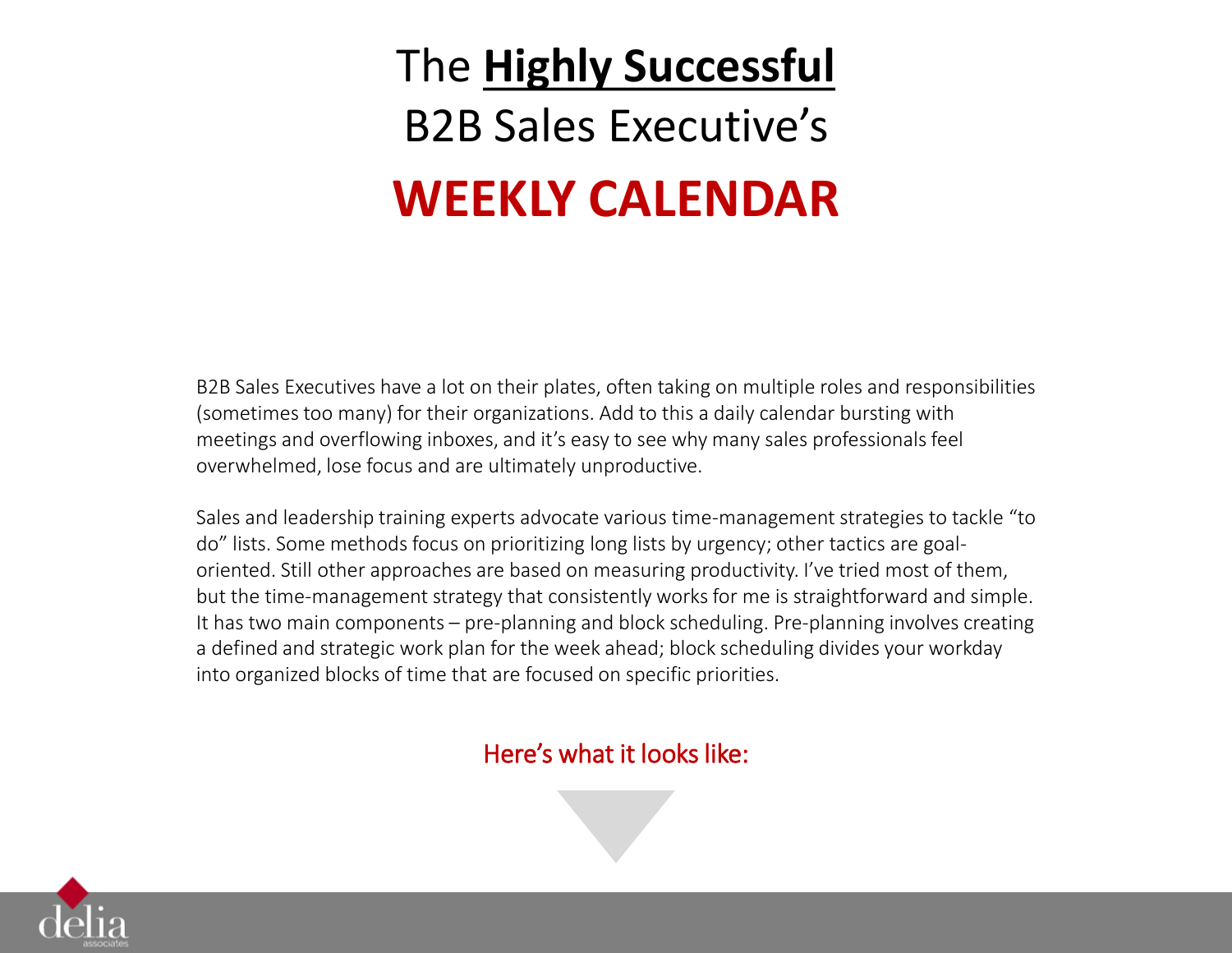### The **Highly Successful**  B2B Sales Executive's

### **WEEKLY CALENDAR**

| Sunday                                                              | Monday                                                                        | Tuesday                                                                       | Wednesday                                                                        | Thursday                                                                             | Friday                                                                                      |
|---------------------------------------------------------------------|-------------------------------------------------------------------------------|-------------------------------------------------------------------------------|----------------------------------------------------------------------------------|--------------------------------------------------------------------------------------|---------------------------------------------------------------------------------------------|
| 10                                                                  | 11                                                                            | 12                                                                            | 13                                                                               | 14                                                                                   | 15                                                                                          |
| 8 AM                                                                | Social Media Monitoring,<br><b>Intros, Replies and Messaging</b><br>Activity. | Social Media Monitoring,<br><b>Intros, Replies and Messaging</b><br>Activity. | Social Media Monitoring,<br><b>Intros, Replies and Messaging</b><br>Activity.    | <b>Social Media Monitoring,</b><br><b>Intros, Replies and Messaging</b><br>Activity. | <b>Social Media Monitoring,</b><br><b>Intros, Replies and Messaging</b><br>Activity.        |
| Sales Planning for the week.<br>9 AM<br>Prioritize key sales calls. | Make all VIP outbound calls<br>and emails for the week.                       | <b>Prospect Meeting(s) or Sales</b><br><b>Calls and Emails</b>                | <b>Prospect Meeting(s) or Sales</b><br><b>Calls and Emails</b>                   | Network event follow-ups                                                             | Referral request calls and<br>partnering opportunity calls                                  |
| <b>10 AM</b>                                                        |                                                                               |                                                                               |                                                                                  | <b>Prospect Meeting(s) or Sales</b><br><b>Calls and Emails</b>                       |                                                                                             |
| 11 AM                                                               |                                                                               |                                                                               |                                                                                  |                                                                                      | Circle-backs, follow-ups - calls<br>and emails.                                             |
| <b>12 PM</b>                                                        | Have Lunch, Take a Walk.                                                      | Have Lunch, Take a Walk.                                                      | Have Lunch, Take a Walk.                                                         | Have Lunch, Take a Walk.                                                             | Have Lunch, Take a Walk.                                                                    |
| 1 PM                                                                | Marketing activity: article,<br>blog or self-video segment.                   | <b>Prospect Meeting(s) or Sales</b><br><b>Calls and Emails</b>                | <b>Prospect Meeting(s) or Sales</b><br><b>Calls and Emails</b>                   | Marketing activity: article,<br>blog or self-video segment.                          | Learning: sales knowledge or<br>industry knowledge.                                         |
| 2 PM                                                                | <b>Proposal writing or</b><br>presentation development<br>and prep.           |                                                                               |                                                                                  | <b>Proposal writing or</b><br>presentation development and<br>prep.                  | <b>Expressing gratitude: write</b><br>five hand written notes and<br>five thank you emails. |
| 3 PM                                                                |                                                                               |                                                                               |                                                                                  |                                                                                      | Prospect research, validation<br>and entry into CRM.                                        |
| 4 PM                                                                |                                                                               |                                                                               |                                                                                  |                                                                                      |                                                                                             |
| 5 PM                                                                | Daily scoring, CRM updates,<br>forecasting and prep for the<br>next day.      | Daily scoring, CRM updates,<br>forecasting and prep for the<br>next day.      | Daily scoring, CRM updates,<br>forecasting and prep for the<br>next day.<br>$+1$ | Daily scoring, CRM updates,<br>forecasting and prep for the<br>next day.             | Daily scoring, CRM updates,<br>forecasting and prep for the<br>next day.                    |
| 6 PM                                                                |                                                                               |                                                                               | Live (or virtual) networking<br>event.                                           |                                                                                      |                                                                                             |
| 7 PM                                                                |                                                                               |                                                                               |                                                                                  |                                                                                      |                                                                                             |
|                                                                     |                                                                               |                                                                               |                                                                                  |                                                                                      |                                                                                             |

For Maximum Sales Performance and Productivity.

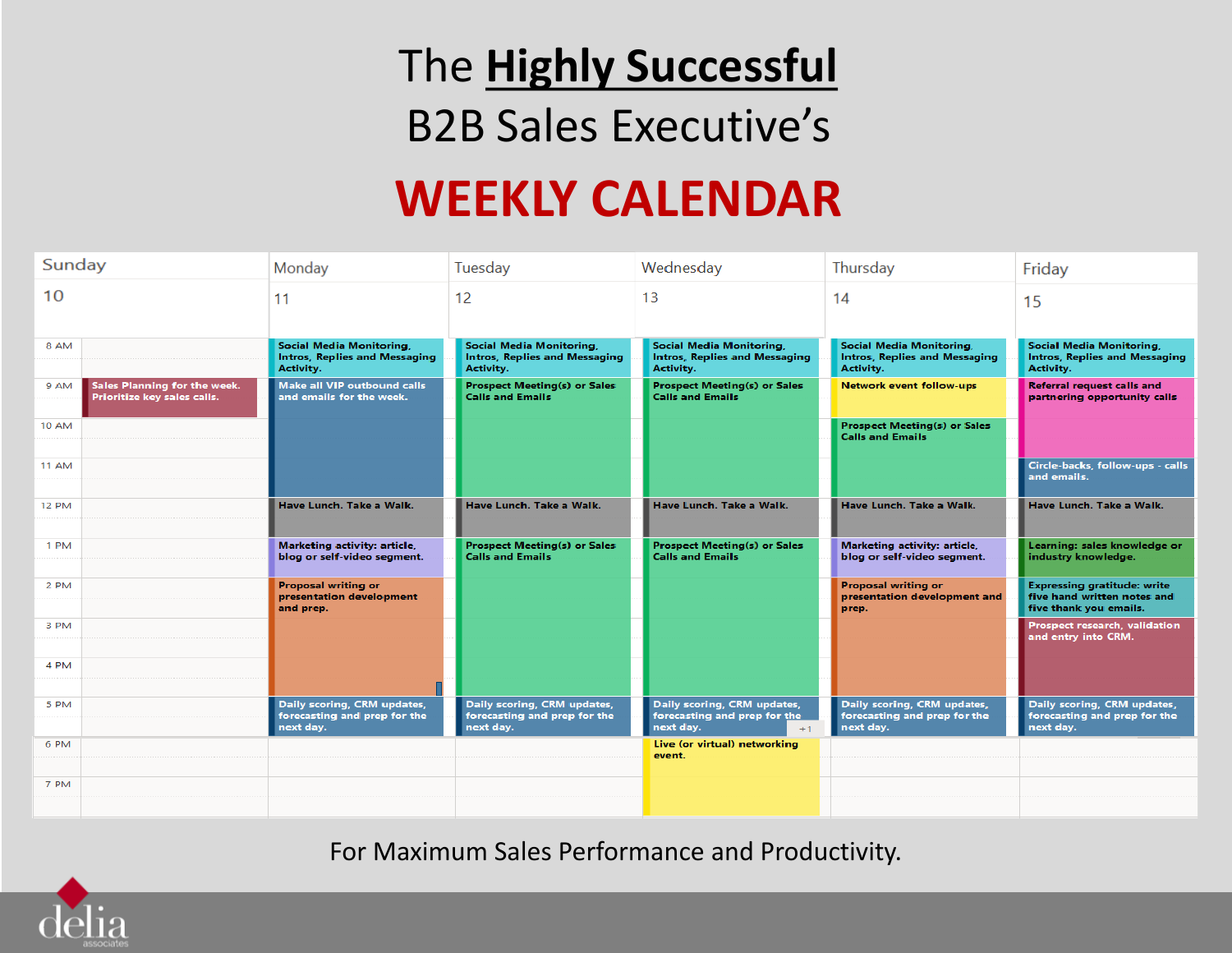# The **Highly Successful**  B2B Sales Executive's **WEEKLY CALENDAR**

The Weekend: Highly successful sales professionals are that way because they "plan for success." Use one hour of off-hour time to plan out the coming week, whether that's Saturday morning or Sunday evening. It's all about setting up each week for success.

Monday Morning: Make the most important calls of the week first. By applying discipline to this behavior, the hardest and most important calls – that also usually take the most mental and emotional energy – are attended to first. These calls also set the pace and tone for the week ahead.

One Early Morning or Late Evening: At least once per week, schedule some form of person-to-person networking, whether an event, a breakfast, a learning seminar or even a virtual function.

Peak Activity Time: That's usually the middle of the week (Tues – Thurs). These are the blocks of time where meetings are scheduled, or outbound calling and emailing occurs.

Low Activity Time: That's usually the bookends to the week (Monday afternoon and Friday afternoon). These are great times to block out for proposal writing, prospect research or learning.

Every Day: It's important to block out time for lunch and a little down time. Food is fuel for the body, and everyone needs a short breather to refresh before re-engaging in the afternoon's activities.